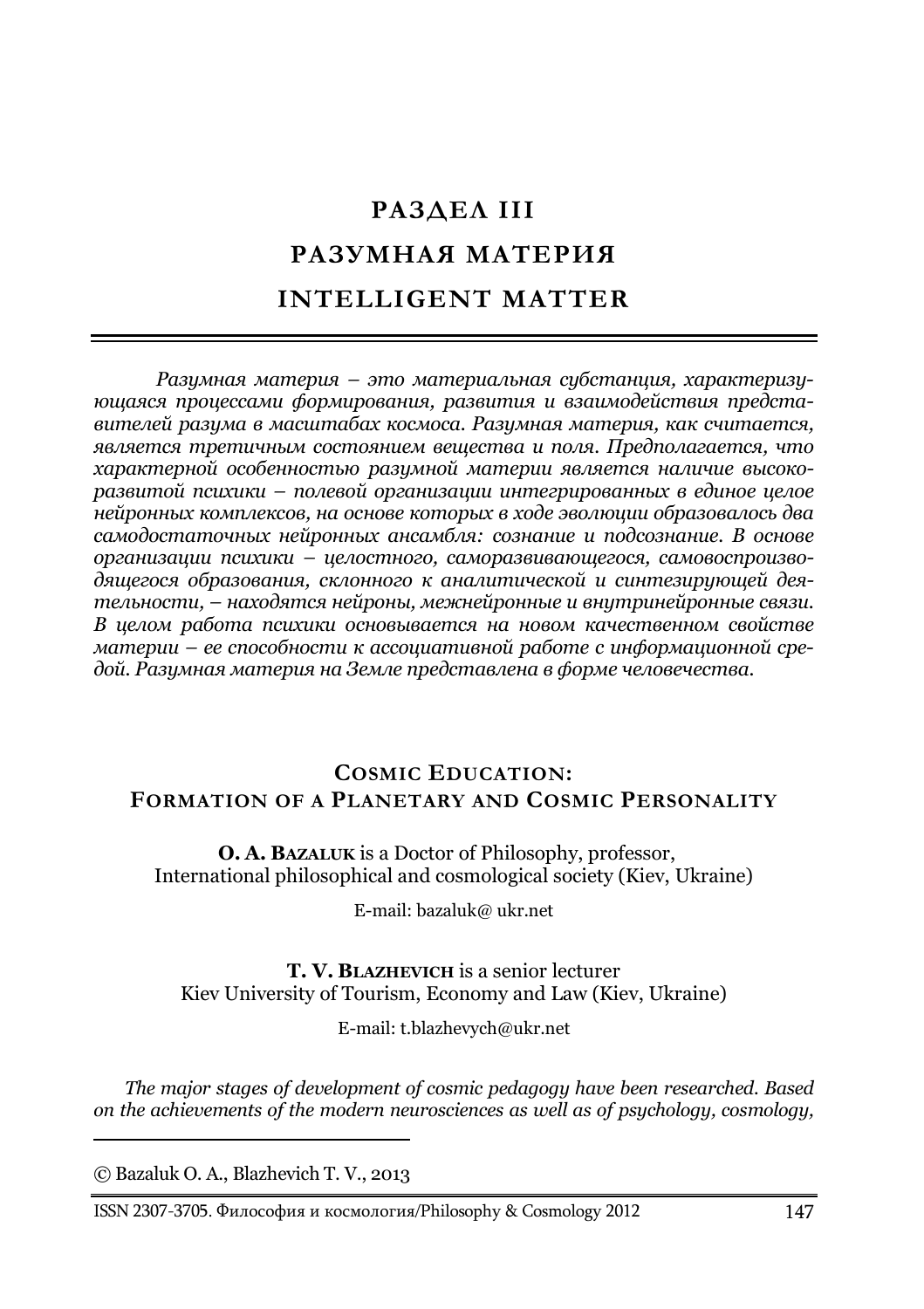*and philosophy, the authors provide their reasoning for the cosmic education and its outlooks for the educational systems of the world. Through the studies of how important human mind is for the Earth and the cosmos and by researching the evolution of human mind within the structure of the Universe, the authors create a more advanced scientific and philosophic basis for the cosmic education where the subject is a comprehensive process of formation and directed progress of both an individual mind and a conglomerate of minds called the "psychospace". The cosmic education researches the permanent progress of the intelligent matter of the Earth. The purpose of the cosmic education has been determined as formation of a planetary and cosmic personality. According to the authors, a planetary and cosmic personality is a harmony of mind, soul, and body, and such harmony is directed to use the internal creative potential of mind to the benefit of the intelligent matter of the entire Earth and the cosmos. The properties of such a planetary and cosmic personality are being improved continuously; they are a sample (the ideal) of the cosmic pedagogy and the image of a human being of the future. Through the usage of the entire potential and art of upbringing and educating, the cosmic pedagogy is called to embody the major properties of the image of a human being of the future in the new generations of minds and to form a planetary and cosmic personality capable of self-actualization to the benefit of the permanent progress of the intelligent matter.* 

*The key words: cosmic education, cosmic pedagogy, mind, planetary and cosmic personality, image of a human being of the future, intelligent matter, psychospace.* 

### **КОСМИЧЕСКОЕ ОБРАЗОВАНИЕ: ФОРМИРОВАНИЕ ПЛАНЕТАРНО-КОСМИЧЕСКОЙ ЛИЧНОСТИ**

**О. А. БАЗАЛУК** – д. филос. н., проф.,

Международное философско-космологическое общество (г. Киев, Украина) **Т. В. БЛАЖЕВИЧ** – старший преподаватель,

Киевский университет туризма, экономики и права (г. Киев, Украина)

*Рассмотрены основные этапы становления космической педагогики. На основе современных достижений нейронаук, психологии, космологии и философии автор аргументирует актуальность космического образования и его перспективы в мировых образовательных системах. Исследуя место психики человека в масштабах Земли и космоса, этапы её эволюции в структуре Мироздания, автор закладывает более совершенную научно-философскую основу космического образования. Формулируются: предмет, объект, цели, задачи и методы космического образования. Предметом космического образования является целостный процесс формирования и направленного развития как отдельно взятой психики, так и совокупности психик – псипространство. Объект космического образования – перманентное совершенство разумной материи Земли. Определена цель космического образования - формирование планетарно-космической личности. С точки зрения автора планетарно-космическая личность - это гармония ума, души и тела, направленная на реализацию внутренних творческих потен-*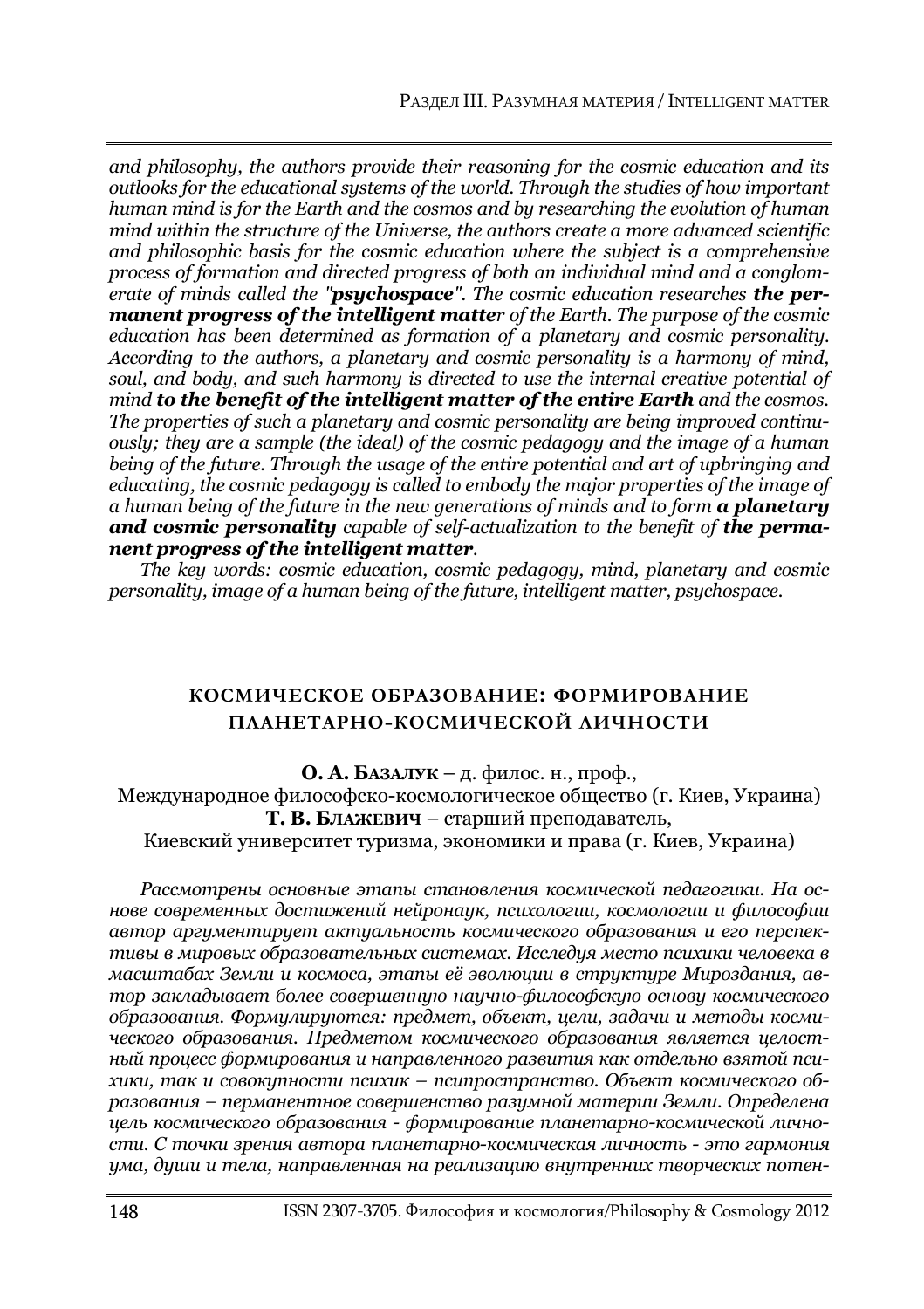*циалов психики во благо эволюции разумной материи в масштабах Земли и космоса. Характеристики планетарно-космической личности постоянно совершенствуются и выступают как образец (идеал) космической педагогики, как образ человека будущего. Космическая педагогика, используя весь потенциал и искусство воспитания и обучения, призвана воплощать в новых поколениях психик основные характеристики образа человека будущего, формировать планетарно-космическую личность эффективно самореализующуюся во благо перманентного совершенства разумной материи.* 

*Ключевые слова: космическое образование, космическая педагогика, психика, планетарно-космическая личность, образ человека будущего, разумная материя, псипространство.* 

The need to develop the cosmic pedagogy was for the first time substantiated by the famous Russian educationalist named Konstantin Wentzel (1857–1947). In his scientific works titled "*The Ideal School of the Future and the Ways to Make It Real*", "*The Educationalist of the Future*", "*The Religion of Creative Life*", "*On the Problem of Cosmic Education*", "*Messages about Cosmic Education*", "*Beams of Light on the Way of Creativity*", and "*The Philosophy of Creative Will*" et al., which were written in the early 20th century, Konstantin Wentzel singled out and gave substantiation for the base of the cosmic education; the natural unity of the personality being educated with the life of the entire and infinite cosmos. According to Wentzel, the supreme purpose of pedagogy is to educate a personality who would realize himself or herself as a Citizen of the Universe. "*It is first of all required to teach a child to feel like a small part of the nature which the child is able to grasp with his or her mind, and that is to feel like a part of a field or forest, and then gradually broaden such a piece of land where the child perceives himself or herself as one with the nature, up to the size of the Earth as a planet; and later we can start the transition to the Solar System and to the stellar systems making up our Universe, and then to the endless system of the universes spanning our entire and infinite Cosmos*" [*Wentzel*, 1993: p. 162].

The major statements about the cosmic pedagogy formulated by Konstantin Wentzel were further studied, analyzed, and developed by M. V. Boguslavski, B. V. Yemelyanov, N. V. Keberle, G. B. Kornetov, Yu. V. Lopukhova, T. A. Petrunina, G. A. Repina, N. V. Samoilichenko, M. Ye. Steklov, K. Ye. Sumnitelni, T. P. Tolmachiova, I. A. Feodulova, Ye. V. Chmyriova et al. An in-depth and all-round research into the genesis of the ideas formulated by Konstantin Wentzel as the originator of the cosmic pedagogy was carried out by Irina Pushkina in her thesis work, in her monograph, and in her series of scientific articles [*Pushkina*, 2007]. A contribution to the development of the cosmic pedagogy was also made by the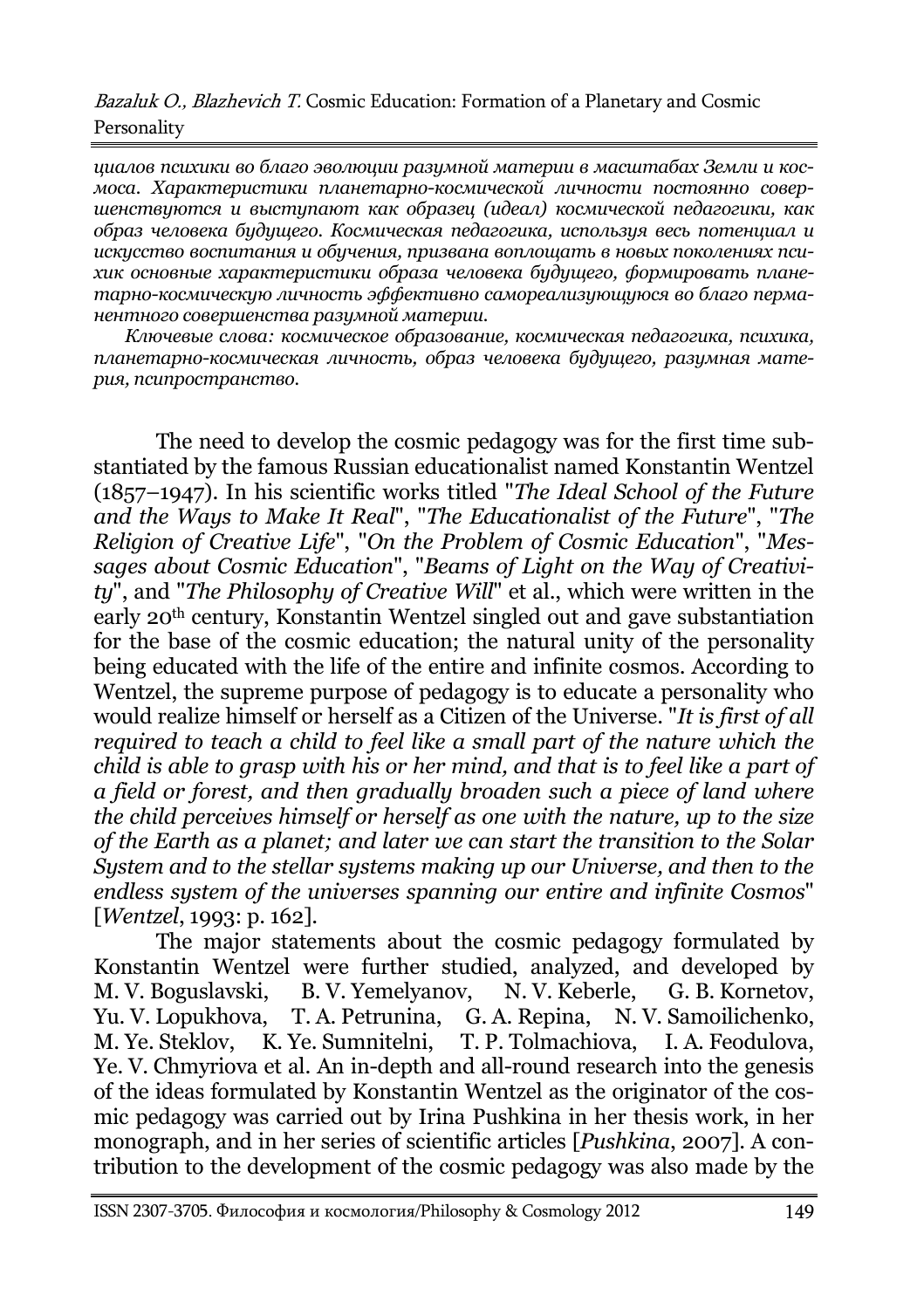Ukrainian researchers L. A. Alekseyeva, R. A. Dodonov, D. E. Murza, F. V. Lazarev, V. M. Talanov et al. [Education as a Planetary Phenomenon, 2011].

Thru the analysis of the cosmic pedagogy ideas formulated by Konstantin Wentzel, Irina Pushkina developed the following statements [*Pushkina*, 2007: p. 3]:

1. The main prerequisites for the origination of the cosmic pedagogy by Wentzel were the philosophy of the Russian cosmism as well as the intensive development of the national science and technology along with the social and cultural environment of the late 19<sup>th</sup> and the early 20<sup>th</sup> century when the said educationalist worked. As the most important figures in the Russian cosmism, such persons as D. L. Andreyev, V. I. Vernadski, K. N. Wentzel, Ye. I. Roerich, N. K. Roerich, V. S. Solovyov, N. F. Fiodorov, K. E. Tsiolkovski, A. L. Chizhevski, P. A. Florenski et al. can be mentioned. The Russian cosmists have formulated a series of globally important issues pertaining to the place and role of a human being in the Cosmos; to the sense and purposes of existence of human beings and how to reach for them; to the interrelation of macro-cosmos and micro-cosmos; and to the responsibility of intelligent beings for the God's creations and for what human beings transform from one thing into another.

2. The Wentzel's cosmic pedagogy is an integrative doctrine based on the ideas of unity, interrelation, integrity, and co-evolution of a human being, of the mankind, and of the Cosmos (which are the main ideas of the Russian cosmist philosophy), and on the ideas of educating a free, independent, and original personality with good morals (which are the centerpiece of the free education theory), and on the ideas of discovering and developing the creative capabilities of a child (which is the main point of the personality development theory), and on the idea of the cosmic education (which is the prominent idea of the cosmic pedagogy).

3. The Wentzel's cosmic pedagogy is based on the principles of anthropogenic cosmism, cultural relevance, freedom, non-violence, and harmony, and can be viewed as a scientific and pedagogical phenomenon. The methodological basis for the Wentzel's cosmic pedagogy is formed by the ideas of the Russian cosmism.

4. The main ideas of the Wentzel's cosmic pedagogy are identical to the main ideas of the global education as a new field of the global educational politics in the 21st century. The cosmic pedagogy ideas formulated by Wentzel in the context of the modernization of the Russian educational sector and its contents are reflected in the discovery of global interdependency, unity, and integrity of the system described as "Human Being – Mankind – Nature – Cosmos"; in the discovery of the development logic of this interre-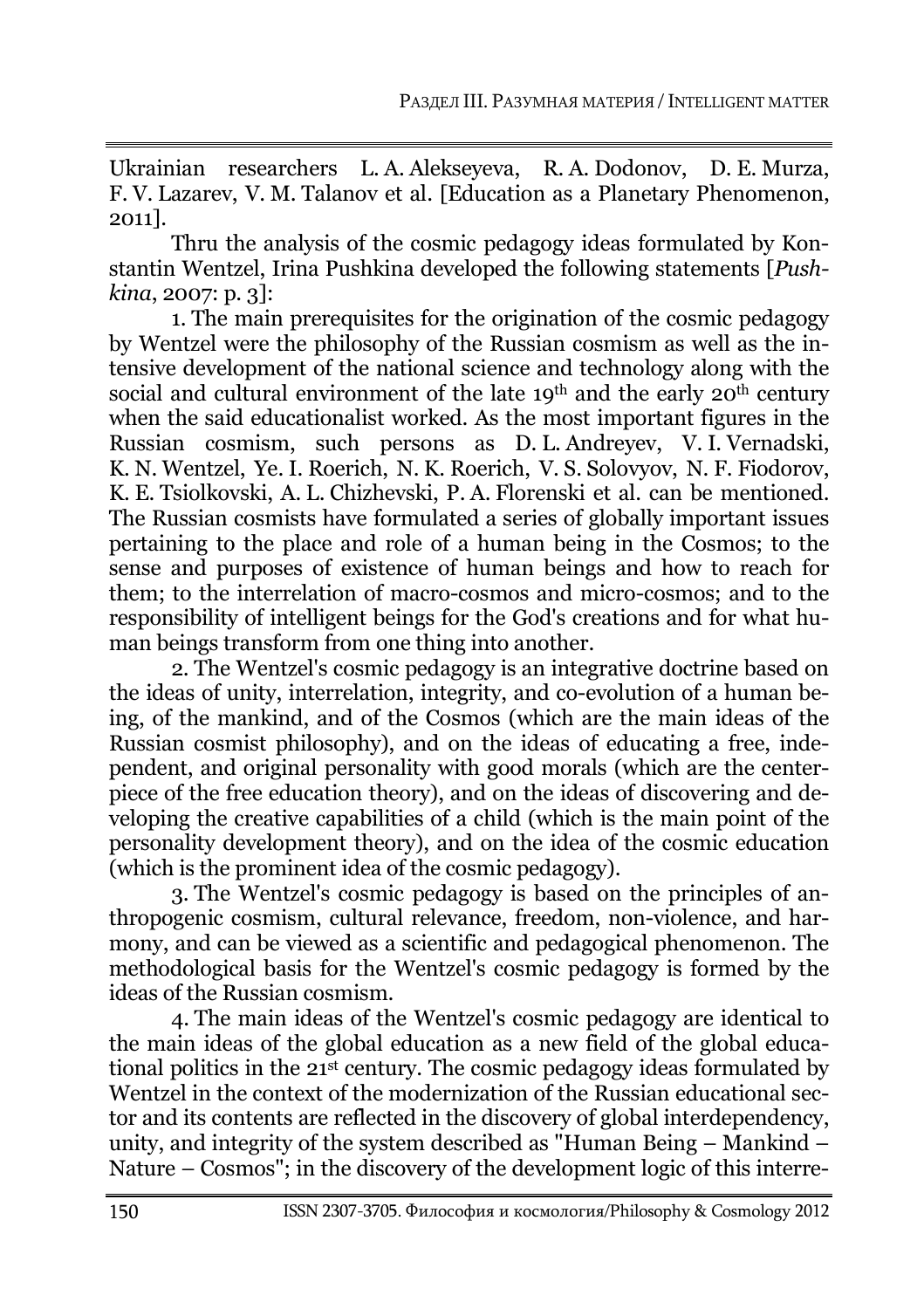lation; in the studies of the universal (cosmic) laws; and in the formation of the responsibility in the coming human generations for the consequences of the changes made to the Earth and to the Cosmos on the basis of an integral view of the surrounding world.

Konstantin Wentzel was of the opinion that the primary objective of the cosmic education is "to raise the Cosmos higher and higher in its development" [*Wentzel*, 1993: p. 202]. According to B. V. Yemelyanov, such understanding of the tasks of the philosophic grounds of the cosmic pedagogy by Wentzel can be perceived as an "attempt to use the philosophic and aesthetical program by K. E. Tsiolkovski for the purposes of pedagogical practice whereas the said program pertains to the fundamental problems of human existence, which is tightly linked to the cosmos; the problems of the importance of the cosmos as the sphere where cosmic civilizations exist and where the human influence on various matters and substances is active; the problems of the sense and purposes of the human history and human life and of the grounds for human morals; the problems of the transformation of a human being into a "new human being" tagged *homo cosmicus* who will rule the Universe in the end" [The Ideas of Cosmism in Pedagogy and in Modern Education, 2004: p. 10].

In his article titled "*The Cosmic Pathfinders for the Russian Pedagogy*", B. V. Yemelyanov singles out three major options for the Russian cosmic pedagogy [The Ideas of Cosmism in Pedagogy, 2004]:

1. The cosmic pedagogy formulated by Konstantin Wentzel as we specified hereinabove;

2. The "*Agni-Yoga*" ("Live Ethics") series of books allegedly compiled by Elena Roerich (1879–1955). The "Agni-Yoga" books have incorporated many fundamental details about human beings strongly popular in the oriental philosophy. One of the foundational principles of the "Agni-Yoga" is the continuous and infinite evolution of human spiritual qualities in unity and harmony with the Cosmos, with the society, and with the human being him/herself. "...The Agni-Yoga pedagogy is a cosmic pedagogy that maintains that the Cosmos and a human being are relative values. The cosmic mind improves and develops just like a human mind does, and a cosmic heart is correspondent to a human heart. Just like the supreme intelligence resides in a human heart, the cosmic intelligence also resides in the Cosmic Heart, which incorporates all achievements of the previous conditions of the Cosmos" [The Ideas of Cosmism in Pedagogy, 2004: p. 14];

3. The third option of the pedagogical theory oriented to the cosmos is the "*Rose of the World*" ("Роза Мира") by Daniel Andreyev (1906–1959). According to that book, the Earth and the mankind take part in the cosmic processes of the struggle between the Good and the Evil forces. In the spe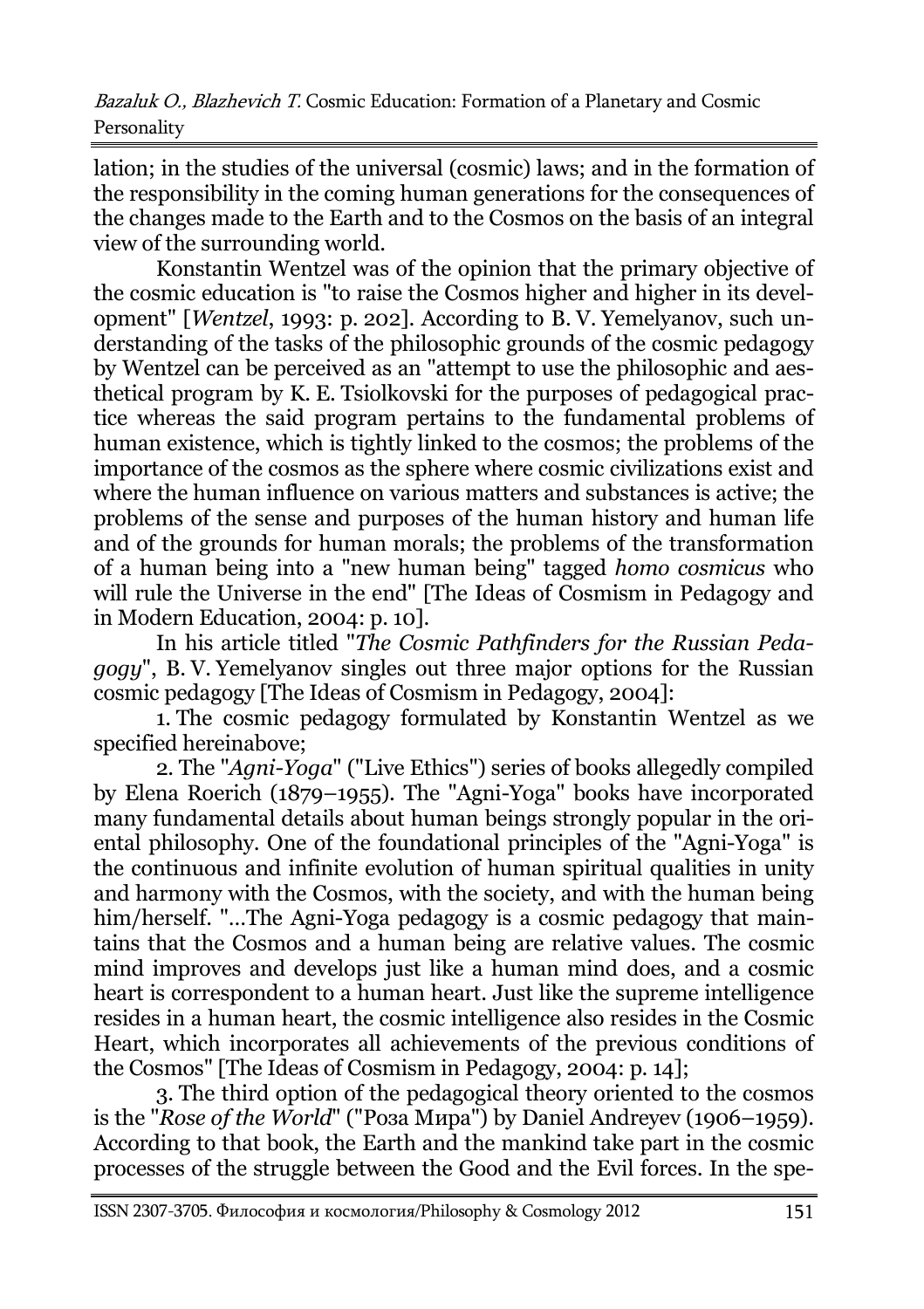cial section of the said book titled "*Education of a Human Being of the Ennobled Nature*", Daniel Andreyev introduces three postulates of the communistic education: the subordination of one's personal considerations to the common/societal purposes, the spirit of internationalism, and striving for the future. However, these postulates, as formulated by Daniel Andreyev, are "free from the Marxist ideology with its unilateralism and atheism. The new construction of those postulates in the all-human and in the cosmic contexts now leads to the education of a human being of the ennobled nature" [The Ideas of Cosmism in Pedagogy, 2004: p. 16].

However, over the recent decades, we could witness significant changes in the scientific and philosophical grounds used for setup and facilitation of the cosmic education. Let us now view the cosmic education thru the prism of the present-day cosmological pattern called the "Evolutionary Substance". In the publications titled "*The Universe: Live and Intelligent Matter*" [*Bazaluk*, 2005], "*The Philosophy of Education in the Light of the New Cosmological Concept*" [*Bazaluk*, 2005], "*The Insane: Fundamental Principle of Life and Death*" [*Bazaluk*, 2011], and "*Cosmic Travels – Travelling Mind*" [*Bazaluk*, 2012], we have analyzed the researches in the field of neurosciences as well as of psychology, cosmology, and philosophy, and have discovered a number of important regularities, which are of interest to the present-day scientific and philosophic understanding of the cosmic education.

Firstly, we have discovered a regular nature of formation and development of human mind (the neuron ensemble of conscious and subconscious minds) somehow predetermined by the laws of setup of the material world applicable to the entire Earth. The planetary evolution clearly shows the directed development of molecular compositions as follows:

 $micromolecules \rightarrow biopolymers \rightarrow protenoids \rightarrow protocells \rightarrow pro$  $k$ aryotes  $\rightarrow$  eukaryotes  $\rightarrow$  adhesive cells  $\rightarrow$  neurons  $\rightarrow$  neuron network  $\rightarrow$ *pre-consciousness → neuron ensemble of subconscious mind → neuron ensemble of conscious mind* → *comprehensive work of mind* 

Secondly, the combination of minds with various degrees of internal perfection creates the psychospace within the Earth and that psychospace reveals itself in the activities of the mankind. The activeness of the evolutionary psychospace in combination with the material forms of human activities, where the psychospace is partially materialized, creates the noosphere of the Earth, according to the Vernadski terminology.

Thirdly, thru the analysis of the extent of the activities of the said psychospace of the Earth as well as a series of some other definitive proper-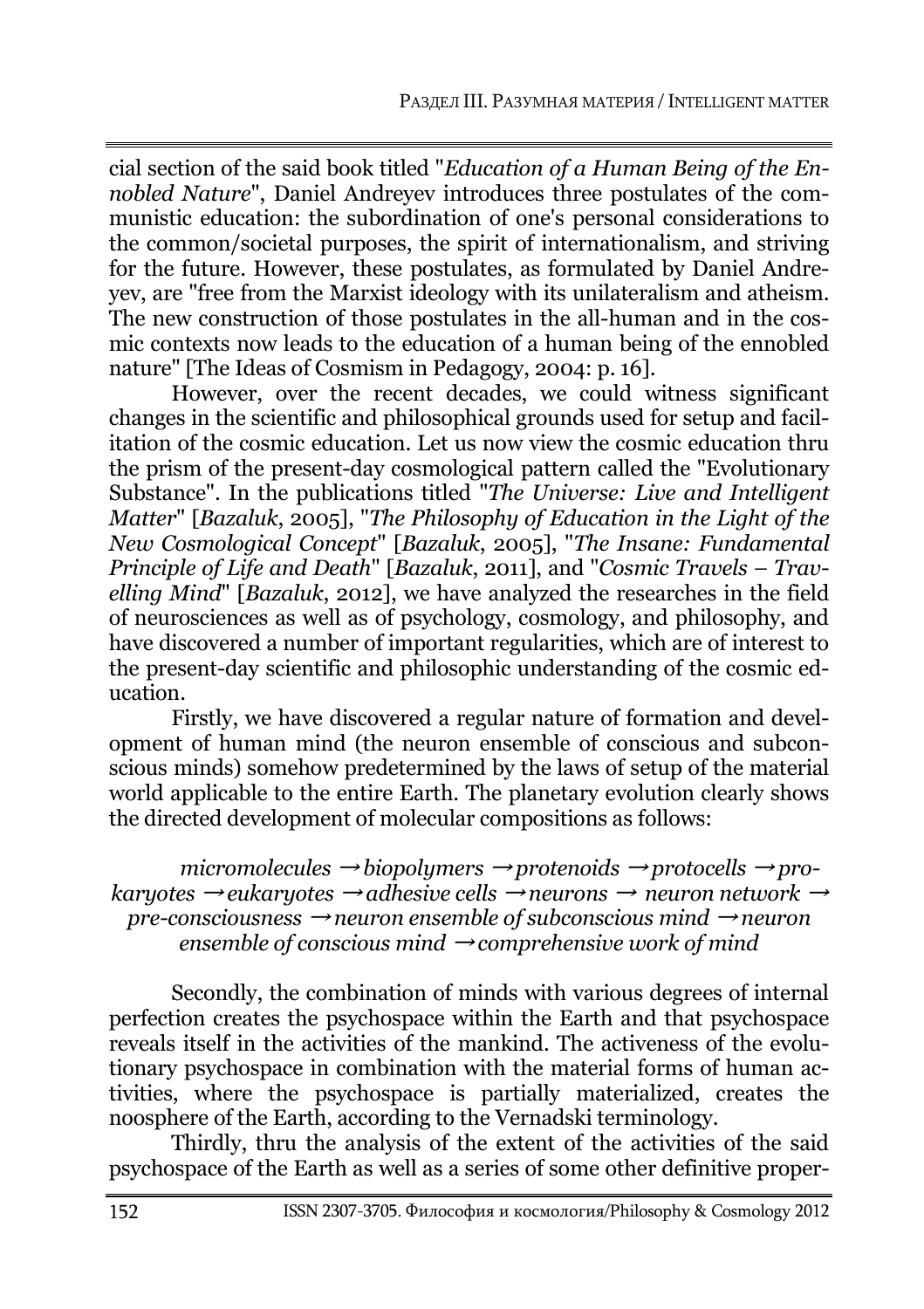ties as we mentioned in the publications [*Bazaluk*, 2005; *Bazaluk*, 2010; *Bazaluk*, 2011; *Bazaluk*, 2012; *Bazaluk, Vladlenova*, 2013], we have singled out the human society into a third state of matter, which is the intelligent matter. Based on the cosmological pattern developed by Vernadski in his work titled "The Evolutionary Substance" where, based on the large-scale geological research of the Earth and of the circumterrestrial space, the author singled out three states of matter: rigid, bio-rigid, and live substances, – we have suggested a new modern cosmological pattern called the "*Evolutionary Matter*" [*Bazaluk*, 2005; *Bazaluk*, 2010; *Bazaluk*, 2012; and *Bazaluk, Vladlenova*, 2013]. In this pattern, the live matter (which is the live substance according to Vernadski) is transformed into the state of the biointelligent matter and later becomes live matter, which is represented thru the human society throughout the Earth.

Fourth, from the "Evolutionary Matter" theoretical pattern we are developing, we can conclude that the intelligent matter is represented not only throughout the Earth as its development within the Universe has taken over 6 billion years, and this means that the mankind (as the intelligent matter of the Earth) with its five million years of history stands at the youngest stage of evolution.

Fifth, the events of the recent decades show clearly that the intelligent matter of the Earth is now being transformed from a planetary force into a cosmic force.

Based on the statements hereinabove, we can now formulate the decisive qualities of the cosmic education. The **subject of the cosmic education** (the last word here, according to Vladimir Dahl, literally translates from Russian as "formation of an image") stems from the Russian verbs meaning "to educate" and "to raise", which is "to reflect, to give a view or a image; to process or to compile in order to form an integral and complex thing". In this context, according to Vladimir Dahl, the verb "to form an image" means "to process and trim a thing in order to make it look readymade and intact, integral" [*Dahl*, 1989: II, p. 613]. It all means a complex process of formation and directed development of an individual mind as well as of a group of different minds, which is called the *psychospace*. The **object of the cosmic education** is the permanent improvement of the intelligent matter of the Earth. In our publication titled "*The Universe: Live and Intelligent Matter*", we have shown that all of the three states of matter currently known to the scientists, and namely rigid, live, and intelligent, have their own determinative and fundamental space [*Bazaluk*, 2005]. In our following publications, using some research material of better quality, we have continuously developed this statement [*Bazaluk*, 2010; *Bazaluk*, 2011; *Bazaluk*, 2012; *Bazaluk, Vladlenova*, 2013]. The space of cosmic vac-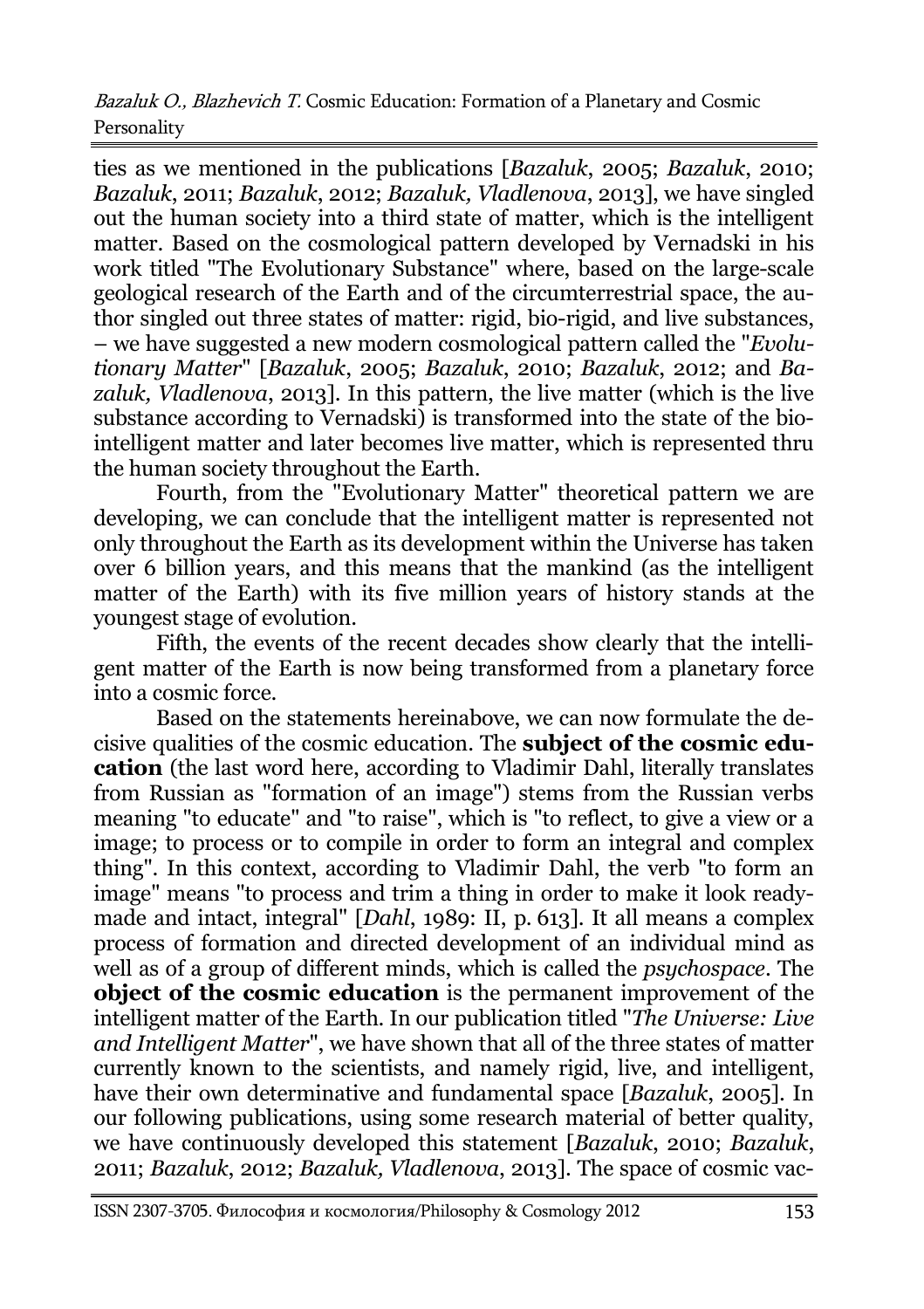uum is the determinative space for the rigid matter; for the live matter, this role is played by the molecular-genetic space; and for the intelligent matter, this function is performed by the mind space formed thru harmonic, interdependent, and mutually supportive activity of neuron ensembles of subconscious and conscious mind. In the monograph titled "*Cosmic Travels – Travelling Mind*", using some well-known research material, we have tried to depict the major stages of the evolution of mind as the determinative space for the intelligent matter of the Earth [*Bazaluk*, 2012].

So, as we consider the subject of the cosmic education, we do not speak of a human being who can represent the partially live matter (such as cells and cellular formations) or the partially bio-intelligent matter (a multicellular organism controlled by a central nervous system) or the partially intelligent matter (a combined activity of the neuron ensembles of subconsciousness and consciousness that enables the functioning of a highly developed mind). We concentrate our attention purely on the research of mind and its particular features as well as on the psychospace and its material and virtual or purely virtual features. It should be noticed that the importance of physical body and its functional features will essentially decrease during a long-term space travel whereas the features of formation and development of mind and its interaction with the outer material environment will become dominant and of the highest priority. Accordingly, the subject of the cosmic education is the intelligent matter as a comprehensive combination of minds of a material object, no matter whether it is a planet or a spacecraft.

The **objective of the cosmic education** is to form a planetary and cosmic personality. In our series of lectures titled "*The Philosophy of Education in the Light of the New Cosmological Concept*", we have formulated and examined the major qualities of a planetary and cosmic personality [*Bazaluk*, 2010: p. 33–38]. Let us now repeat only the main thing about it; a planetary and cosmic personality is a harmony of mind, soul, and body, which is directed to actualize the internal creative potential of his or her mind to facilitate the evolution of intelligent matter in the context of the Earth and of the cosmos. The main differences between a present-day personality and a planetary and cosmic personality are specified below as follows:

1. The knowledge of one's own past, and this is not just about the historical past related to the societal development or the geological past related to the evolution of the Earth, but about the *cosmic* past pertaining to the stages of formation and development of the structure of the Universe and the billion-fold development of the systems of rigid, live, and intelligent matters, and probably some other states of matter the mankind is not yet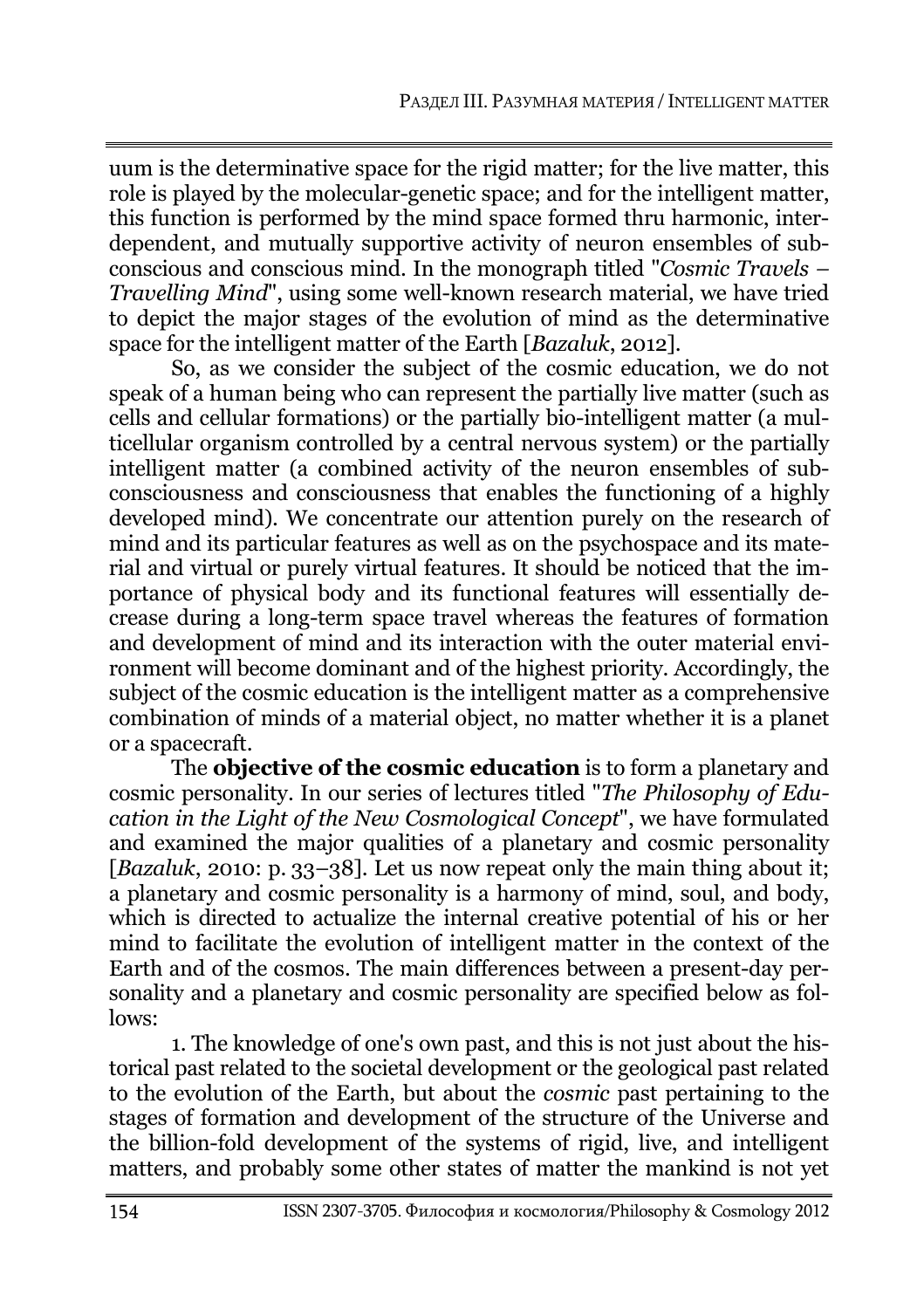familiar with. Only such a large-scale and all-round *cosmological* approach to the civilization's past can discover the true sense of human existence and answer such difficult philosophic questions as "the place of a human being in the material world", "the predetermination of the mankind", "the sense of human life", etc.

2. The scope of thinking. A planetary and cosmic personality is capable of thinking tactically and strategically to the extent of planetary and cosmic scope and is also capable of organizing an interaction of the processes within a local material object and within the cosmos, too. The scope of thinking is not only a size of information, but also its quality. It is an analysis of the past and the present and also a forecast for the future; it is a constant extrapolation from particulars to an integral thing and a retrospect from an integral thing to particulars; it is the understanding of the importance of the components of an integral thing and, at the same time, the recognition of the self-sufficiency of an integral thing and of the evident fact that the functioning of separate components is not always equal to the functioning of an entire thing/system.

3. The quality of the information utilized. A planetary and cosmic personality will become free from the 'noises', which are low-quality information and the information affecting our sub-consciousness. Priority will be given to the scientific and philosophic reasoning that broadens one's vision of life, facilitates one's professional development, and discovers the abilities of the cosmos and the activities of the intelligent matter in the cosmic scale.

4. The sequence of activities. There is a fundamental principle of the Russian dolls in the cosmology, and this principle provides a physical and mathematical substantiation meaning that each event, process or occurrence within a planet or the cosmos is, on the one hand, based on a previous event and, on the other hand, contains the beginning of a following event. And this is the exact content of the sequence: the knowledge of the past enables us to make forecasts for the future. It is important for every human generation to preserve this sequence as it provides the most comprehensive understanding of the planetary and cosmic evolution and also enables us to organize our presence within a material object and within the cosmos in a more efficient way.

5. The purposeful nature of activity. In order to make any activity consistent and predictable, it is necessary to discover and implant into children their predetermination from the very first stages of the process, which is to understand what kind of activities they will dedicated their lives to and what results they can expect in the relevant field. A purposeful activity is, first of all, a dominance of a global purpose as the purpose of one's entire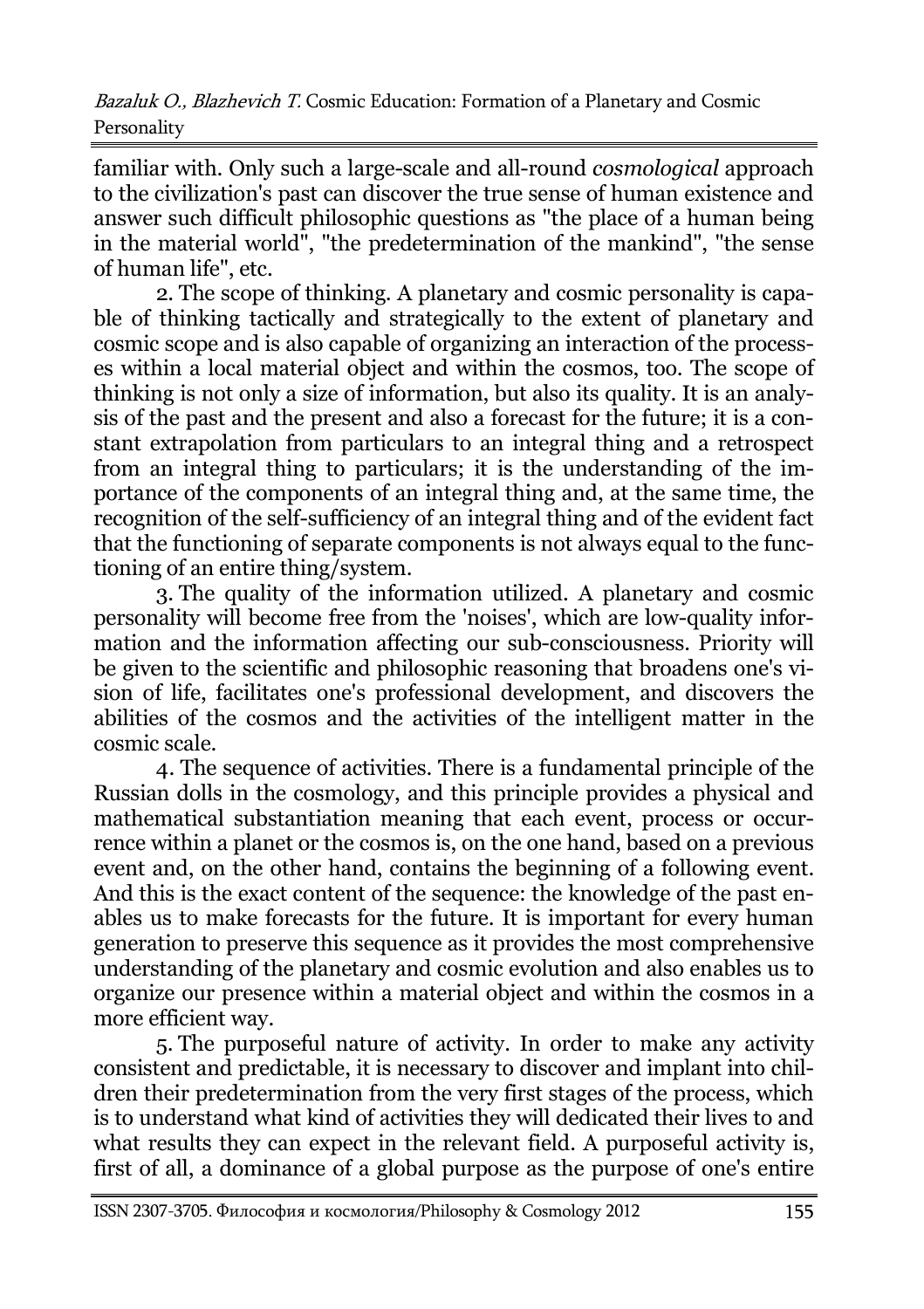life. Only a clear understanding of the global purpose will make it possible to correctly outline, set, and achieve a specified number of individual goals. The consecutive achievement of one's individual objectives will enable us to achieve the global objective and the fully-fledged self-actualization of one's mind within the ontogenesis. The global objective of an activity is a pathfinder and a constant stimulator for the creative self-control of the mind while the individual goals are a mobile structure of how the life goes on by as directed by such a pathfinder being shaped depending on the particulars of the routine daily existence.

6. The prevalence of conscious activity. A retrospective analysis of the development of human mind shows that its evolution proceeds from the prevalent activity of sub-consciousness neuron ensemble towards the prevalence of the consciousness and from the prevalent subconscious activity (which is of sensory and emotional nature) towards conscious activity [*Bazaluk*, 2010].

7. The form of the products of labor/creative self-actualization. A planetary and cosmic personality will go from the actualization of creative potentials in material forms towards the actualization of the mental activity in material and virtual forms and, consequently, in purely virtual forms. The mind of a planetary and cosmic personality will go from its mediated manifestation thru artificial tools (such as human body, technical environment, etc.) towards direct manifestation thru the information technology, virtual world, etc.

8. The spaces of self-actualization (areas of activity). A planetary and cosmic personality will significantly broaden the spaces (limits) of selfactualization of mind, will reach out of the Earth and will start its selfactualization within the circumterrestrial space, on the planets of the Solar system, in space travels inside of our galaxy and during intergalactic space travels. Areas of activity, technology, values, and the reaches of human perception of the world will be changed.

Based on the aforesaid goals, let us now formulate the **objectives of cosmic education**:

– to promote the self-identification of a planetary and cosmic personality, which means that every evolutionary mind should realize and understand his or her destination and its importance for the civilization's progress;

– to stimulate and direct the actualization of creative potentials of each mind to the benefit of high-quality development of the systems of intelligent matter within a separate material object (of natural or artificial origin) and within the cosmos;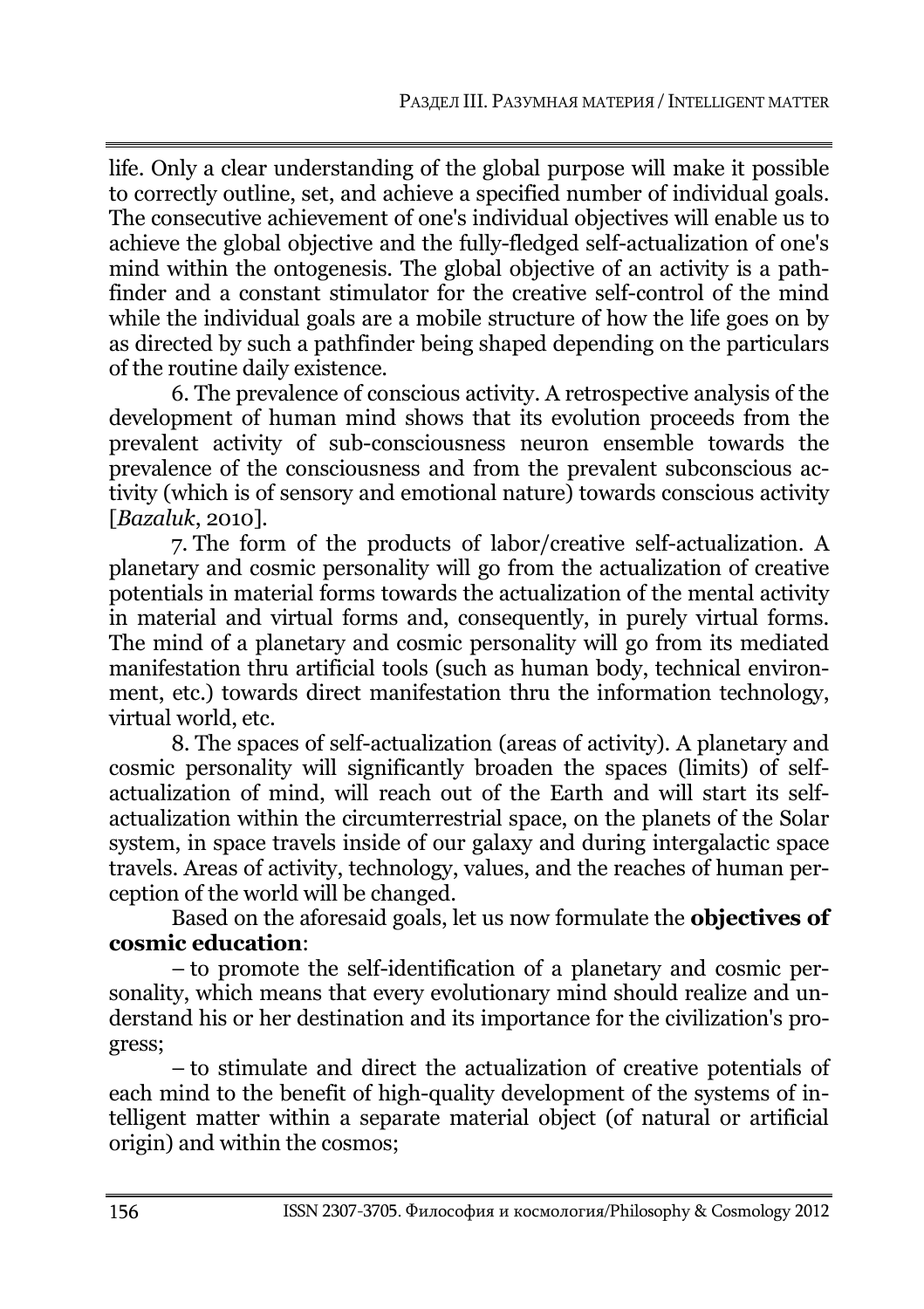– to create and continuously improve the ideal image of the future human being who would have the characteristics to ensure the quality and the efficiency of development of the system of intelligent matter within a material object and within the cosmos;

– to prepare (to raise, train, and educate) the new generations of minds in the direction towards an ideal human being of the future and to continuously improve both this ideal image and those new generations of minds;

– to organize and continuously promote the competition among evolutionary minds (inside of the psychospace). A competition is the driving force of progress in every state of matter. The cosmic education must ensure equal opportunities for creative self-actualization of minds whereby the abler ones, whose activity is most efficient and useful for the civilization, must be by all means singled out and duly encouraged. The entire structure of the Universe is a competition and the opportunity to exist and prosper only for the strongest and most adaptable (and, accordingly, the most perfect) formations;

– to develop and implement a system for encouraging the best and most able minds. In doing that, we must step aside from the material incentives as they are gradually losing their previous importance, and instead use some material and virtual or purely virtual means of remuneration/encouragement. The best award for a mind should be its prestige and influence and also the recognition of the importance of its creative work for the psychospace;

– to ensure equal opportunities for each and every mind in order to actualize its internal creative potentials and their continuous progress in the circumstances of tough competition. The rules of existence must be equally binding for everyone and no exceptions must be there. Only the ablest and most efficient minds should win the contest of self-actualization;

– to ensure the transition from self-actualization of mind thru material forms (material products of labor) towards material and virtual and purely virtual forms;

– to consistently enrich our knowledge about the planetary and cosmic evolution, about the structure of the Universe, and about the place of the intelligent matter and of the other states of matter within the cosmos in order to ensure the most efficient and full self-expression of mind in its dayto-day existence ;

– to facilitate the high-quality transition of the intelligent matter of the Earth from its planetary state towards the state of a cosmic force;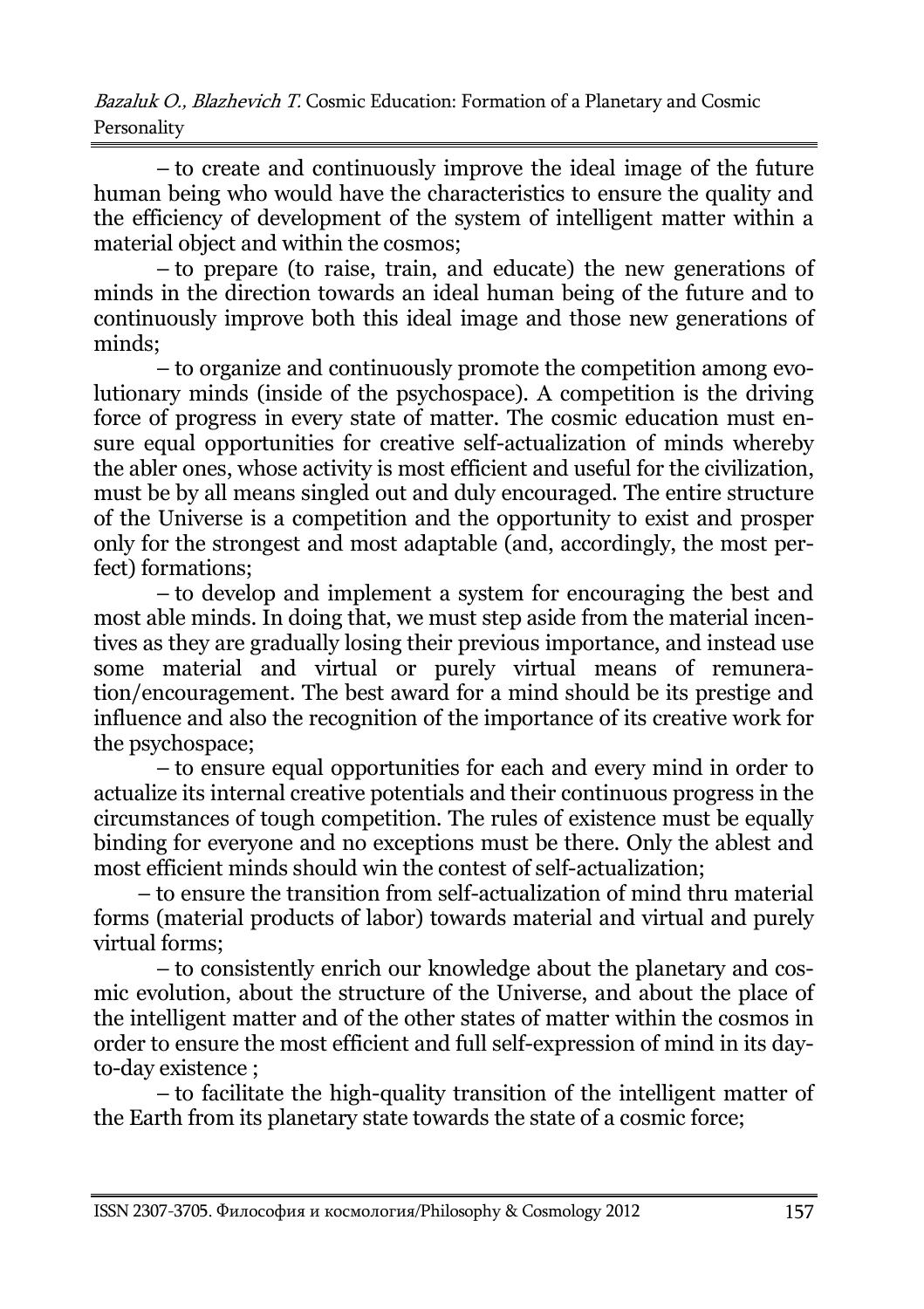– to ensure resettlement and procreation of the intelligent matter of the Earth within the Solar system with the view to mastering the galactic and intergalactic space; and

– to create the conditions for the formation of an improved mind, which is a traveling mind, the one born and formed in the circumstances of an artificial material object wandering in the far reaches of space.

Now let us examine the **cosmic education methods** required to complete the objectives specified above. The cosmic education methods are a process of interaction of an influential and well-developed mind with the one that is just being formed and developing its one 'self'. Such a process results in the discovery of the inherited inclination of the younger mind towards a particular creative self-actualization, and we also discover the relevant capabilities for more efficient and comprehensive implementation of its internal creative potentials to facilitate the progress of the intelligent matter throughout the Earth and the cosmos.

According to the current tradition in the pedagogy, the cosmic education methods shall be subdivided into three groups as follows:

– The methods to organize and carry out the research and training activity: 1. Verbal, visual, and practical methods (according to the sources of the educational material); 2. Reproductive methods, which are explanatory and illustrative, research, studies, problem-based and others (according to the nature of the research and training steps); 3. Inductive and deductive methods (according to the logic of narration and of perception of the educational material);

– The methods to supervise the efficiency of the research and training activity: verbal and written checks (testing) and self-tests to see how efficiently the students learn the knowledge required for highly professional operations; and

– The methods to stimulate the research and training activity: specific means of encouragement (remuneration) in the course of formation of the motivation; the feel of responsibility, obligation, and belonging; and the interest towards gathering knowledge, skills, and abilities.

It should be remembered that the cosmic education is predominantly an individual work of mind in an artificially created educational environment and that such work of mind is carried out under specific conditions aboard a spacecraft or a space station. The cosmic education means the methods of forced implanting of the required basic information (at the early stages of the ontogenesis of a mind) as well as the methods for the independent work of mind spanning an informational environment in order to enrich the knowledge of the information available (i.e. the knowledge about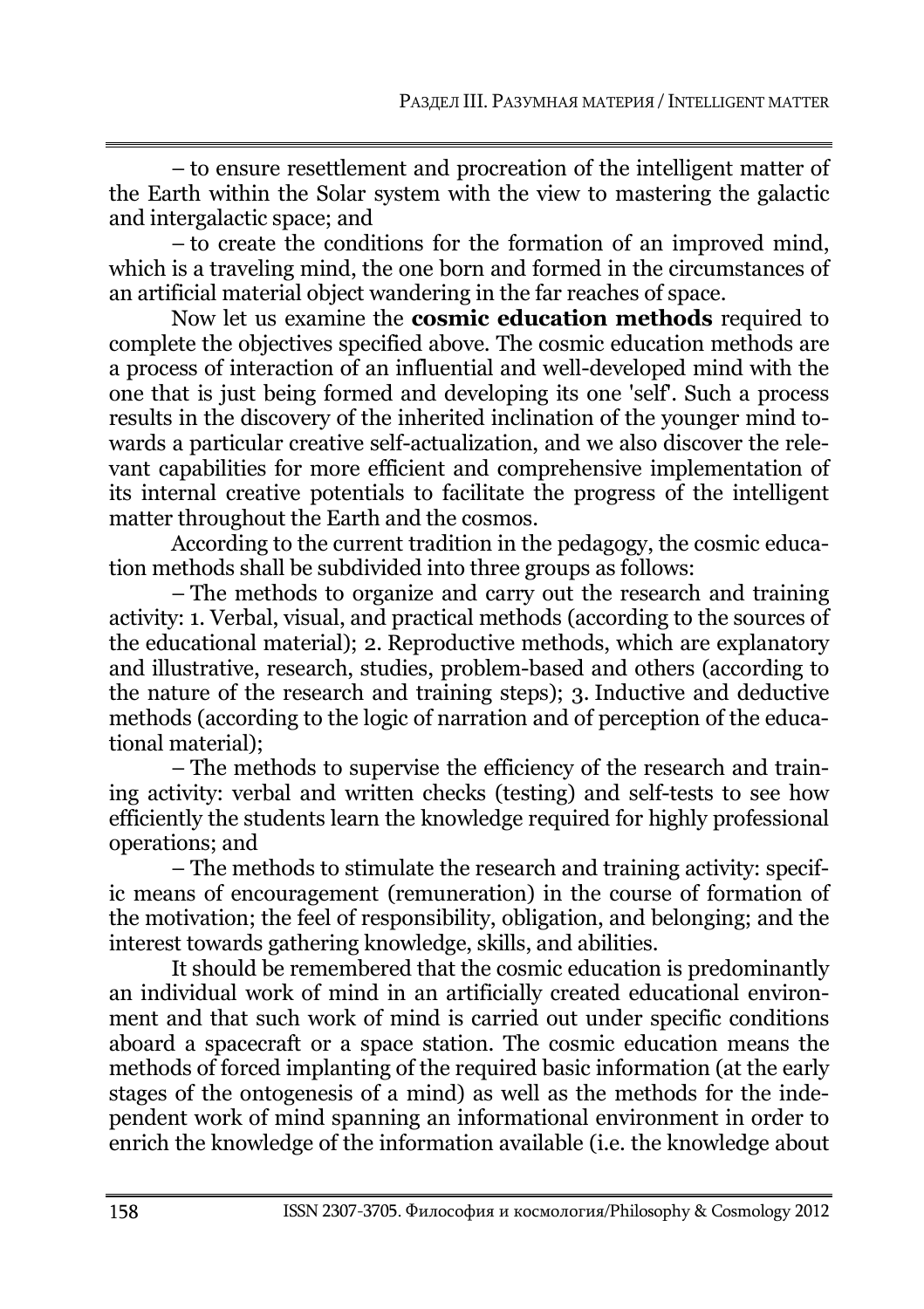the external material world) and, accordingly, to increase the chances of making some better and more efficient decisions.

Summing up, we can now conclude that the cosmic education not only improves the understanding of the cosmos for a mind being formed, but it also intends to form a planetary and cosmic personality who would, thru its predominantly conscious activity, transform the psychospace of the Earth and its structure from a planetary force towards a cosmic force. Such directed and meaningful activity would enable the intelligent matter of the Earth to eventually become an active part of the intelligent matter of the galaxy and to perform the large-scale cosmic activity such intelligent matter is principally intended for.

# **References**

- *Bazaluk*, 2005 O.A. Bazaluk, Mirozdaniye: zhivaya i razumnaya materiya (istoriko-filosofskiy i yestestvennonauchnyy analiz v svete novoy kosmologicheskoy kontseptsii) [The Universe: Live and Intelligent Matter (The Historical, Philosophic, and Natural Scientific Analysis in the Light of the New Cosmological Concept)]: A Monograph. – Dnepropetrovsk, 2005. – 412 p.
- *Bazaluk*, 2010 O.A. Bazaluk, Filosofiya obrazovaniya v svete novoy kosmologicheskoy kontseptsii [The Philosophy of Education in the Light of the New Cosmological Concept]: Uchebnik. – Kiev, 2010. – 458 p.
- *Bazaluk*, 2011 O.A. Bazaluk, Sumasshedshaya: pervoosnova zhizni i smerti [The Insane: Fundamental Principle of Life and Death]. – Kiev, 2011. – 346 p.
- *Bazaluk*, 2012 O.A. Bazaluk, Kosmicheskiye puteshestviya puteshestvuyushchaya psikhika: kurs lektsiy [Cosmic Travels – Travelling Mind]. – Kiev, 2012. – 424 p.
- *Bazaluk, Vladlenova*, 2013 O.A. Bazaluk, I.V. Vladlenova, Filosofskiye problemy kosmologii: monografiya [The Philosophic Problems of Cosmology]: A Monograph – Kharkov, 2013. – 190 p.
- *Wentzel*, 1993– K.N. Wentzel, Svobodnoye vospitaniye: sbornik izbrannykh trudov [The Free Education: A Collection of Selected Publications] compiled by L.D. Filonenko. – Moscow, 1993. – 364 p.
- *Dahl*, 1989 II Vladimir Dahl, Tolkovyy slovar' v 4-kh t [Explanatory Dictionary in 4 Volumes]. – Moscow, 1989. – T. 2. –779 p.
- The Ideas of Cosmism in Pedagogy, 2004 Idei kosmizma v pedagogike i sovremennom obrazovanii: Materialy nauch.-ped. konf., Yekaterinburg [The Ideas of Cosmism in Pedagogy and in Modern Education: The Publications of the Scientific and Pedagogical Conference in Yekaterinburg] December 5– 6, 2003 / Otv. red. B. V. Yemel'yanov, O. A. Urozhenko. – Yekaterinburg, 2004. – 128 p.
- Education as a Planetary Phenomenon, 2011 Obrazovaniye kak planetarnoye yavleniye [Education as a Planetary Phenomenon]: A Monograph /